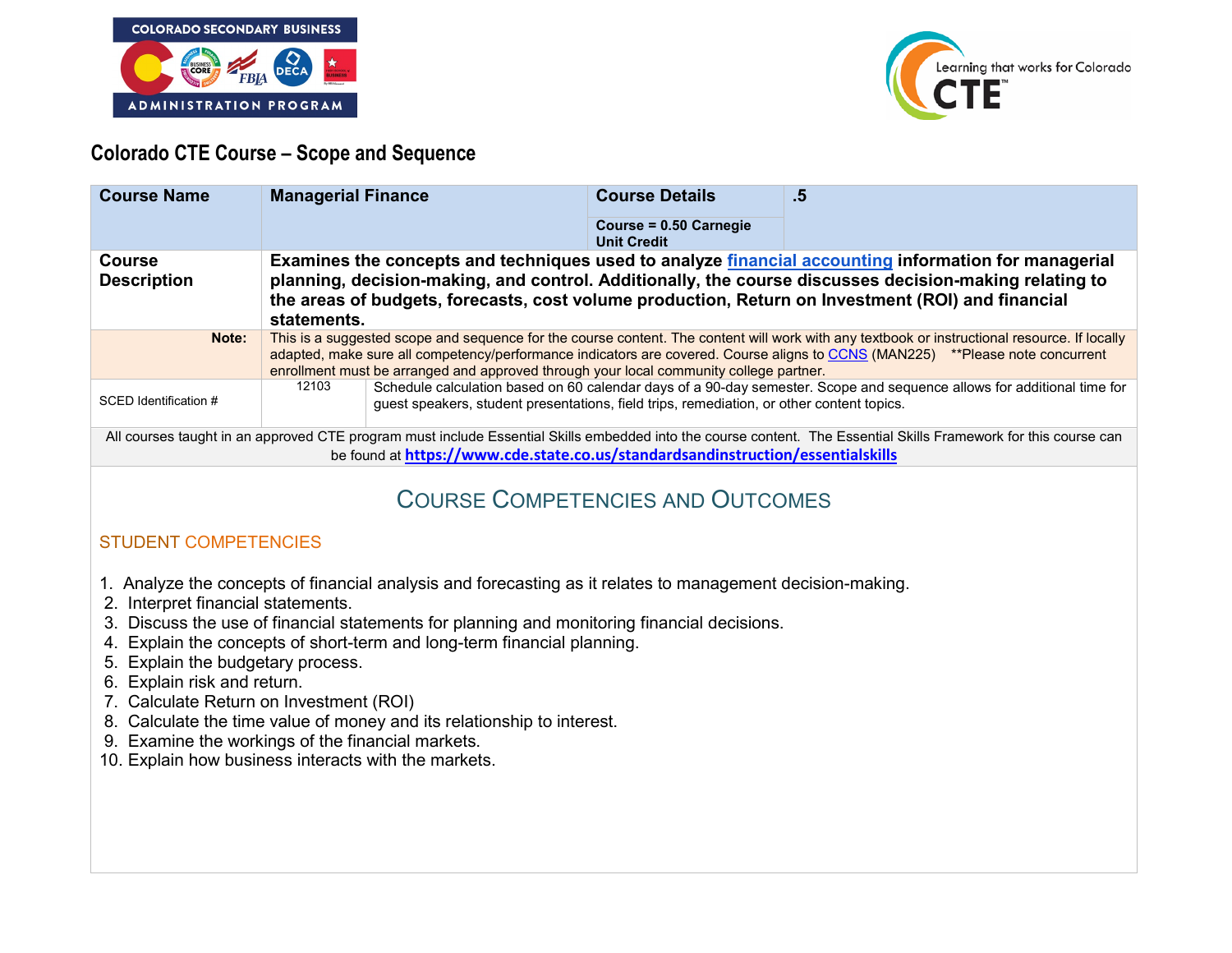



#### TOPICAL OUTLINE:

- I. Goals and functions of financial management
- II. Accounting concepts and statements.
- III. Financial analysis
- IV. Financial forecasting
- V. Operating and financial leverage
- VI. Working capital and financing decisions
- VII. Current asset management
- VIII. Sources of short-term financing
- IX. Time value of money
- X. Cost of capital
- XI. Financial markets
- XII. Risk and return
- XIII. International aspects of financial management

# **CTSO Integration**

# FBLA

- Management Decision Making
- Accounting II
- Personal Finance
- Insurance & Risk Management
- Banking & Financial Systems
- Securities & Investments
- Entrepreneurship

# **DECA**

- Principles of Finance
- Financial Services Team Decision Making
- Accounting Applications
- Personal Financial Literacy
- Financial Literacy Project
- Sales Project